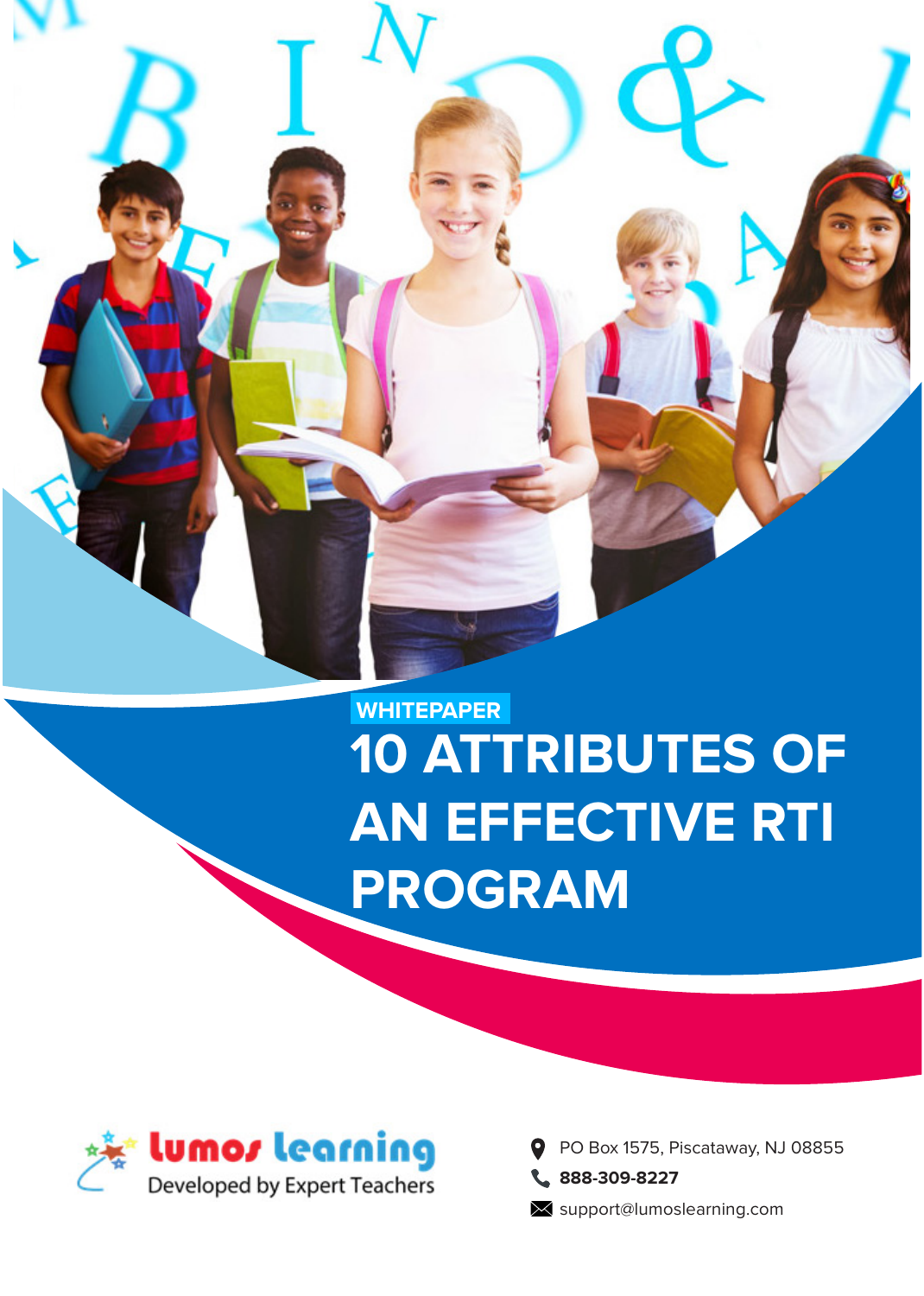

This paper is intended to help educators choose an online intervention solution from the many providers in the market for those students needing extra support in Math and English Language Arts.

### **The Educational Path to Success**

Any strong, sustaining path is built brick-by-brick by a team of people who come together for a common goal -- in this case student achievement.

The foundation of the bricks are laid by the group of people with the highest commitment to student achievement: the school administrators, teachers, parents/guardians and students.



### **RTI: An Overview**

Response to Intervention ("RTI") is a multi-tier approach to the early identification and support of students with learning and behavior needs. The concept is based on "prevention" rather than "reaction". Schools take a proactive approach to student achievement rather than waiting for students to fail. For our purposes, this paper focuses on the learning aspect of RTI. Students then move between tiers according to their academic and behavioral rates of progress.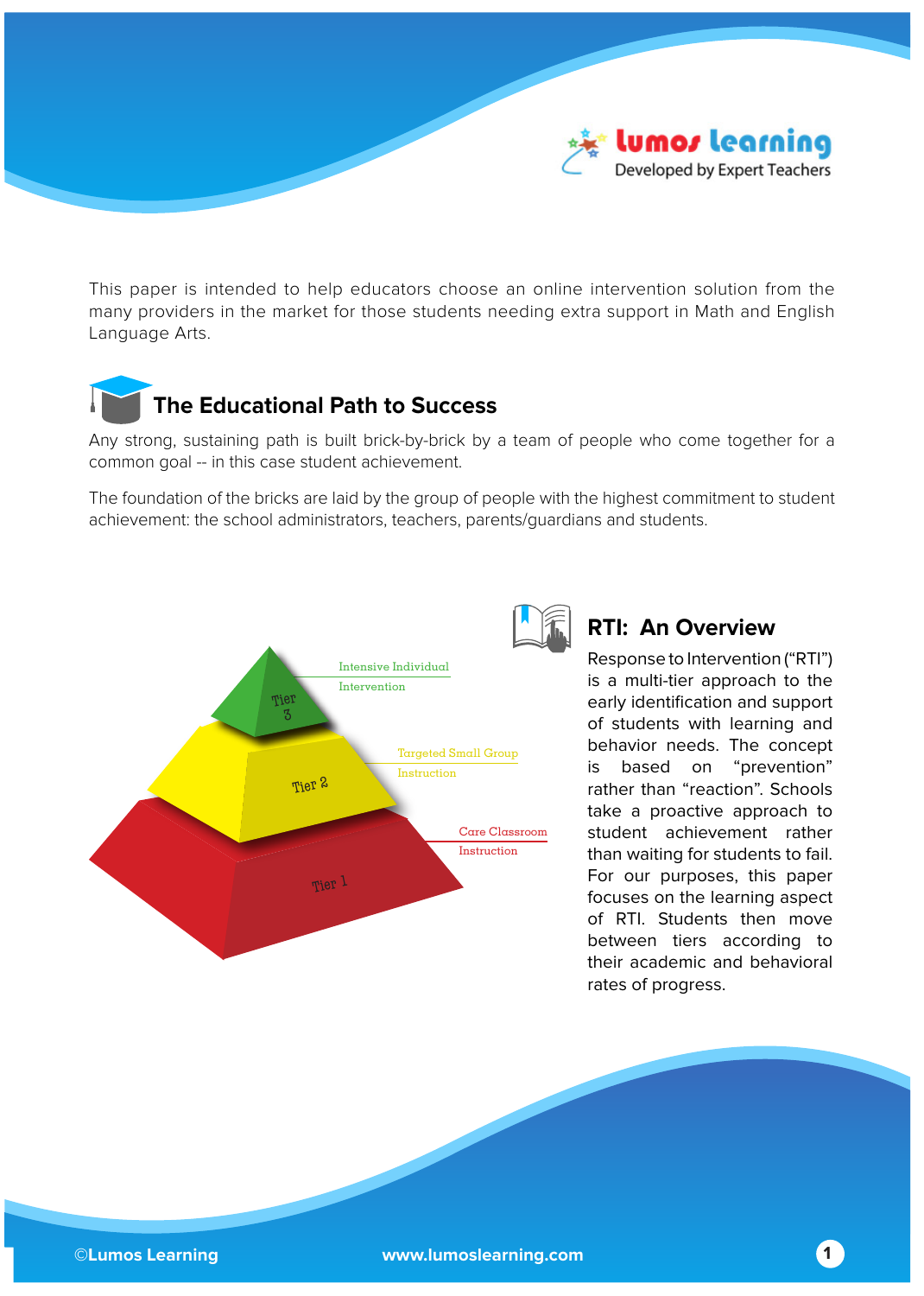

# *The Bricks that Build the Pathway to a strong Intervention Solution*

There are five bricks that need to be laid to build the foundation of a strong pathway to RTI success. As you assess your intervention options, be sure you evaluate each of these bricks before making a decision on which option to pursue. It is worth noting that none of the bricks is "price". Return on Investment is a far better measure. Let's step through each of the bricks so you are doing a fair comparison of your options.

### **RTI Best Practices1**

There are many keys to a successful RTI intervention. These are the often overlooked implementation steps that make or break a successful RTI. Consider the following steps before you undertake any RTI solution:



### **Have the Proper Team at the Table:**

At Tier 1 -- Because this is a classroom-wide assessment, just the teacher is involved.

At Tier 2 -- At Tier 2, the teacher and parents should be involved in the process.

At Tier 3, be sure to *include the school's special education team* but do not allow them to lead this phase. Parents will perceive their leadership as a special education process and will create resistance.

- Buy-In: In order for any RTI solution to be embraced and its implementation supported, the school and greater organization must socially accept it within the schools. Be sure that there are no labels Most administrators are taking a more active role in the implementation of RTI at their school sites. If administrators support it, teachers will accept and implement it. Conversely, if classroom leaders drive it through a grassroots effort, school leadership will take notice and support it.
- Professional Development: High-quality, sustained professional development should be offered

<sup>&</sup>lt;sup>1</sup> RTI Implementation: Identifying the Barriers and Best Practices, Kathleen Ann Leaver, Georgia Southern University, Jack N. Averitt College of Graduate Studies, 2012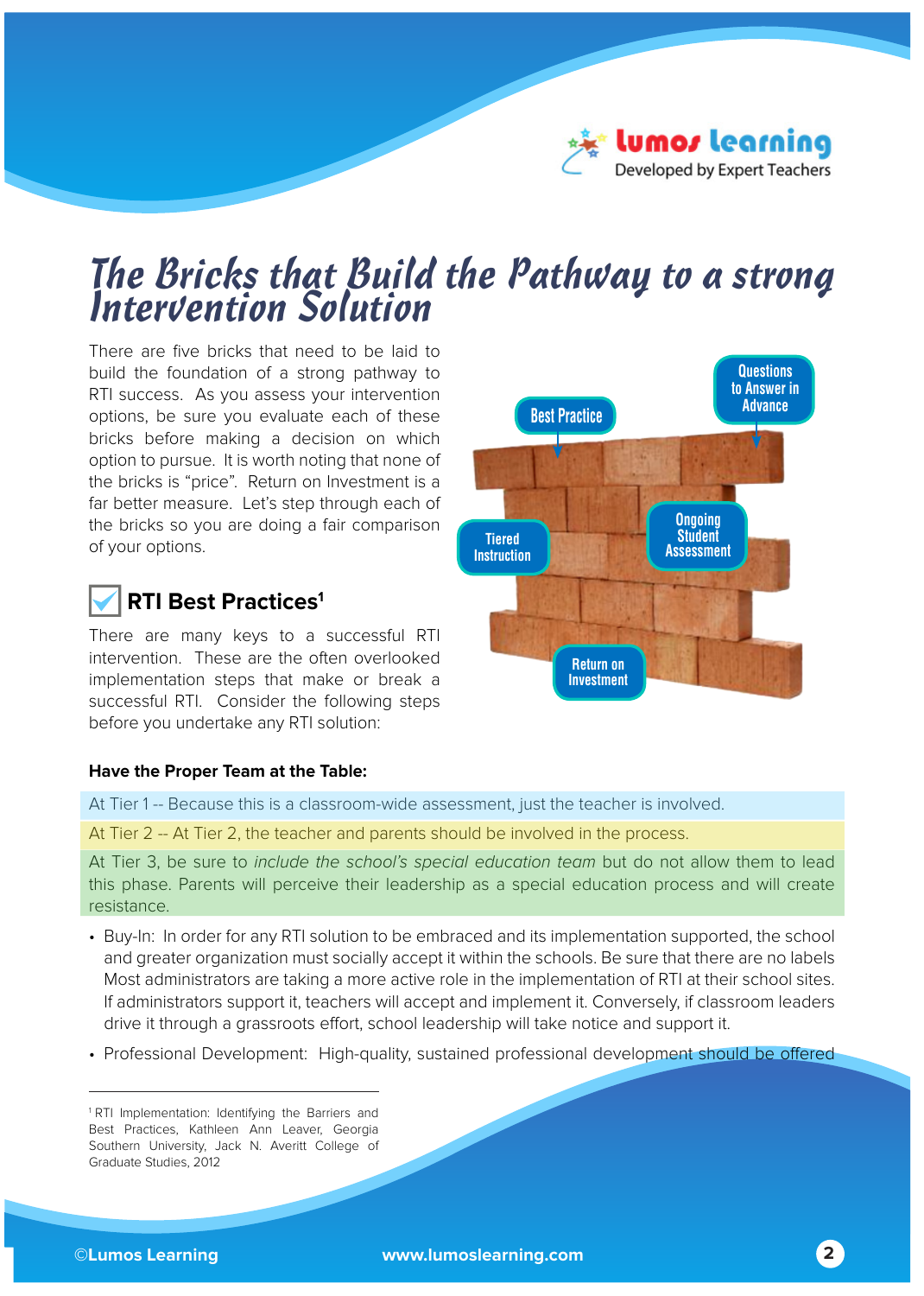

to all stakeholders involved in the RTI process. This group should be shown the RTI tool, use cases and then monitored for proper implementation. Professional development is the best way to grow and sustain RTI.

• Implementation: The implementation of interventions and monitoring must be guaranteed if it is to be effective and legally defensible in the unlikely event that a parent brings a lawsuit against the school district for handling their child's case improperly. The intervention plan should be a datadriven, problem-solving solution that simplifies the entire process and encourages collaboration among all key stakeholders.

### **Questions to Ask in Advance of Choosing an Intervention**

To assist in the selection of an intervention program, it is important to analyze the problem's context and function as it relates to promoting learning. Here are several questions that you should work through with your team, whether you are creating a plan for an individual student, a small group or an entire grade.

- **1.** What are the conditions within which the student is learning? Where, when, with whom and during what activities is the student struggling?
- **2.** What factors can we change (e.g. instructional strategies or curriculum materials) to improve learning?
- **3.** Is the problem a skill (e.g. "can't do") or a behavior (e.g. "won't do")?
- **4.** What are the specific, measurable goals that we want to achieve?

There is a direct link between these questions and your selection of a solution.

### **Tiered Instruction2**

Though there is no single, thoroughly researched and widely practiced model of the RTI process, there is a widely accepted model. The model is generally defined as a three-tier (or three step) model of school supports that uses research-based academic and/or behavioral interventions. The Three-Tier Model is:

2 RTI Action Network, A Program of the National Center for Learning Disabilities.6/18/2017

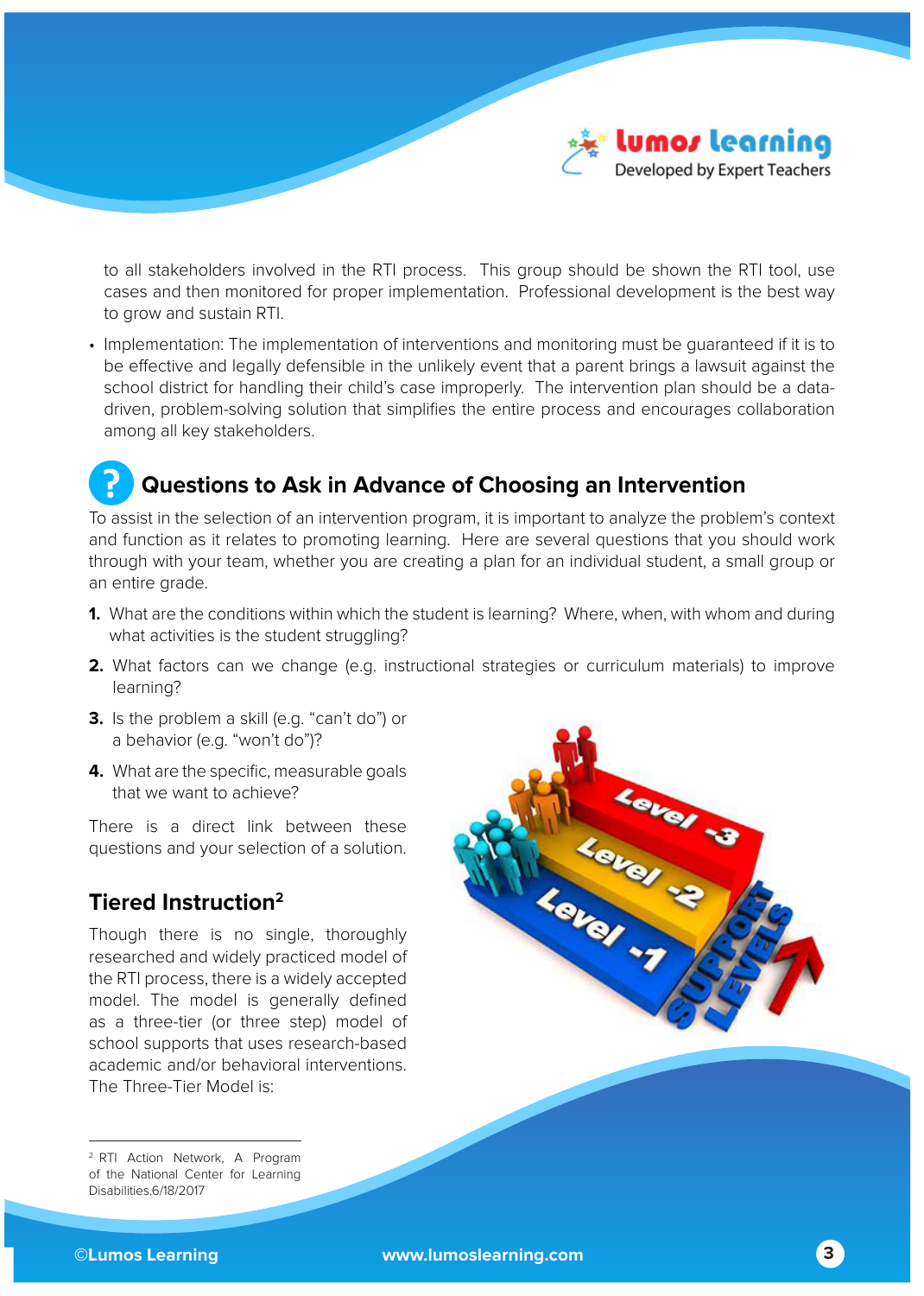

### Tier 1: High-Quality Classroom Instruction, Screening, and Group Interventions

During the Tier 1 phase, all students receive high-quality, scientifically -based instruction provided by qualified personnel to ensure that their difficulties are not due to inadequate instruction. Periodic screenings are conducted to establish an academic and behavioral baseline. Using this information, the school leaders can identify struggling learners who need additional support. Those students who are identified as being "at-risk" receive supplemental instruction during the school day in the regular classroom. The length of time for this step varies, but it generally should not exceed 8 weeks. Students not showing adequate progress are moved to Tier 2.

### Tier 2: Targeted Interventions

Students not making adequate progress in the regular classroom in Tier 1 are provided with increasingly intensive instruction matched to their needs on the basis of levels of performance and rates of progress. These services and interventions are provided in small-group settings outside of the classroom. This Tier typically lasts no more than a grading period. Students who continue to show difficulty at this level of intervention are then moved on to Tier 3 for more intensive interventions.

### Tier 3: Intensive Interventions and Comprehensive Evaluation

At this level, students receive individualized, intensive interventions that target the students' learning deficiencies. This is the final step before struggling students are referred for a comprehensive evaluation and considered for eligibility for special education services under the Individuals with Disabilities Education Improvement Act of 2004 (IDEA 2004).

### **On-Going Student Assessment**

In order to ensure that learning is accelerated and fewer students are at risk, on-going student assessment is mandatory. We can't predict whether a chosen plan of action will work for all students or if adjustments need to be made to accommodate certain learners. This is why on-going progress monitoring is essential and necessary.

Let's use the healthcare industry as an analogy for on-going student assessment. In caring for our kids, we use the term "well checks" for screening and monitoring overall health or certain conditions. For children, this includes annual exams where height and weight are measured. These are then plotted on a typical growth chart and assessed as "normal" or "abnormal". Measuring student achievement follows the same pattern.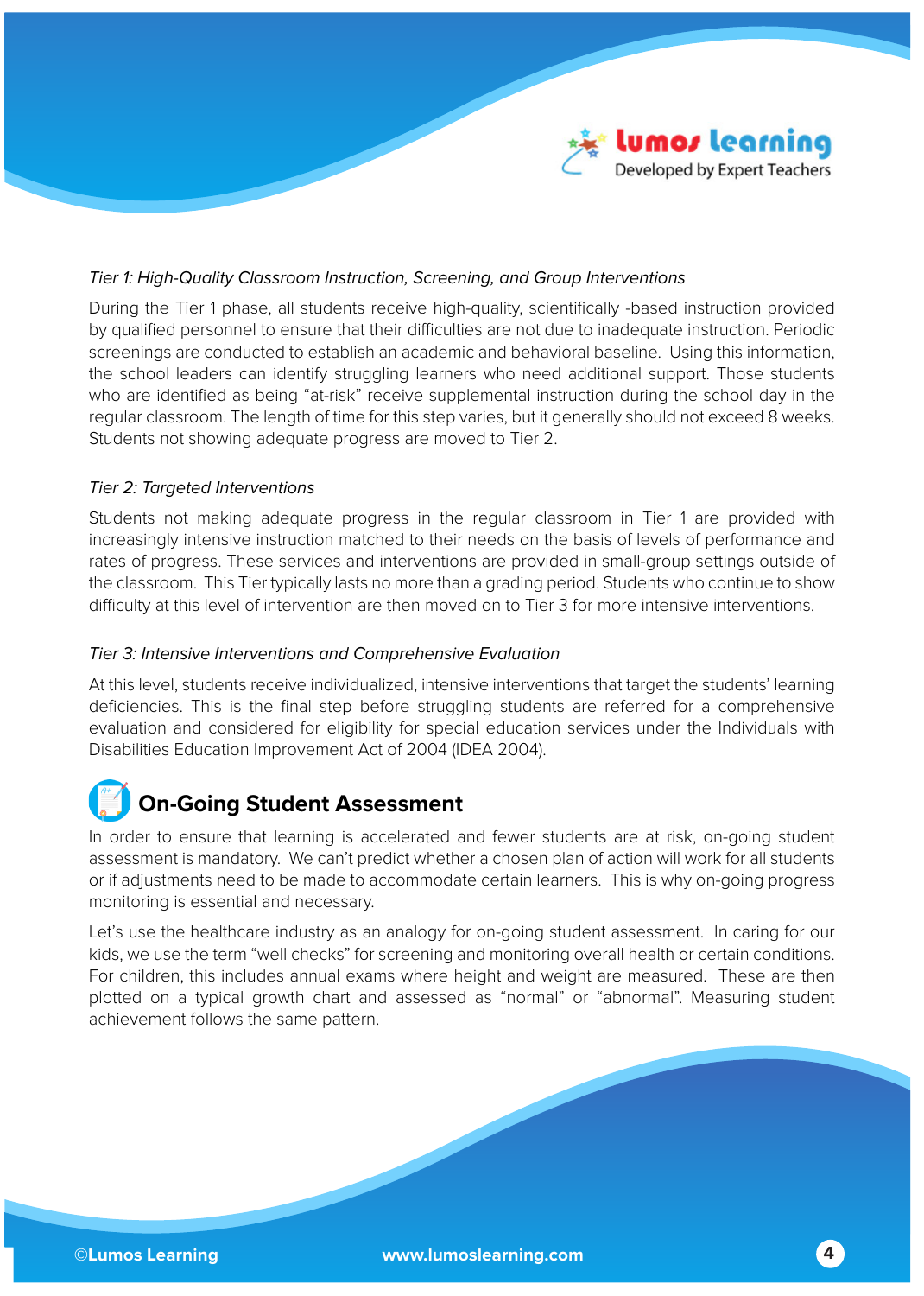

Progress toward achieving important educational outcomes describes the growth rates of students as they are learning reading, writing, and math. Progress monitoring should be used as regularly and as frequently as necessary throughout the school year both to identify students at risk for academic problems and to evaluate the impact of changing a program on a student's rate of academic growth.

Data is a critical component of on-going student assessment. When decision making is based on data rather than subjective or anecdotal evidence, the accuracy increases exponentially. Datadriven decisions must be used to plan, implement, manage and evaluate both core instruction and interventions.

### **Return on Investment3**

In the United States, total spending on students with disabilities surpasses \$80 billion annually and hovers around 20% of total spending on K-12 public education, according to the Center for Special Education Finance.<sup>4</sup> As instructional leaders are tasked with spending their allocated funding responsibly, education leaders are looking for a return on any investment. The idea of measuring return on investment in education can be uncomfortable but it is necessary.

### **According to "The Resourceful School"5 :**

Academic return on investment (ROI) seeks to maximize achievement for the greatest number of students, given available resources. Many superintendents and school boards apply this concept intuitively. There is great benefit, however, in doing it explicitly. The formula for academic ROI is straightforward:

> (learning increase) x (# of students helped) \$ spent  $ROI =$

Instead of assuming that all current spending is equally valuable, there are several questions that should be asked in evaluating an educational investment. These include:

- How much learning is taking place?
- How many students are being helped?
- What the cost is per student served.

Using the formula above and asking the right questions, can help justify spending on an RTI solution.

<sup>3</sup> December 2011/January 2012 | Volume 69 | Number 4 The Resourceful School Pages 34-39 Academic ROI: What Does the Most Good? Nathan Levenson

<sup>4</sup> National Center for Special Education Research. https://ies.ed.gov/ncser/

<sup>5</sup> December 2011/January 2012 | Volume 69 | Number 4 The Resourceful School Pages 34-39 Academic ROI: What Does the Most Good? Nathan Levenson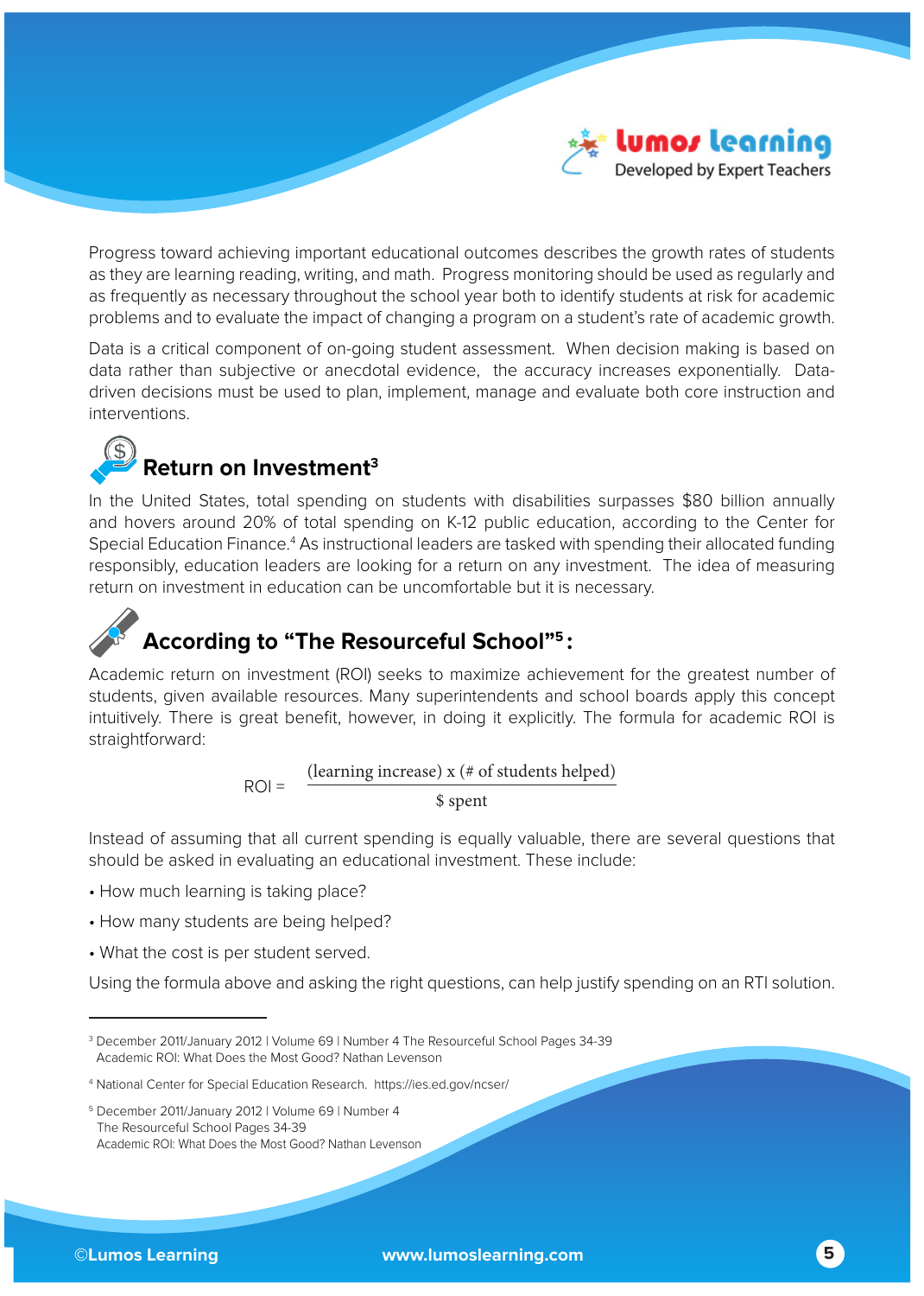

## *Objectively Evaluating & Selecting RTI Interventions*

There are dozens of RTI solutions available to educators. Evaluating them with objectivity and uniformity is often difficult. The following 10 factors are the minimum that any RTI solution should offer in terms of improving academic performance.

### **1.** Delivery Method

Schools are becoming increasingly technology enabled. While many schools still use paper-based RTI resources, moving toward on-line resources benefits both teachers and students. Just over 54% of schools have internet and 60% of schools have laptops available to their students<sup>6</sup>. As the world becomes more tech-enabled, web-based RTI solutions become more valuable. As you consider your options, determine whether paper-based resources or an online solution makes the most sense.

### **2.** Common Core/State Standards Alignment

Standards-based instruction helps guide the planning, implementation, and assessment of student learning. The use of standards ensures that teaching practices deliberately focus on agreed upon learning targets. Using an RTI solution that is clearly aligned to standards based instruction ensures that students meet the demands targeted.

### **3.** Customizable Diagnostic (Assessment) Tool

Diagnostic assessment is a form of pre-assessment that allows a teacher to determine students' individual strengths, weaknesses, knowledge, and skills prior to instruction. It is primarily used to diagnose student difficulties and to guide lesson and curriculum planning. Any RTI solution MUST include a diagnostic tool or the assessment process becomes unnecessarily burdensome. Having the ability to develop customizable assessments is a bonus to any program.

### **4.** Platform on Which the RTI Solution is Built

Whether an RTI solution is game-based or skills-focused, it needs to be developed by a team of people that have a foundation in education and understand the components of a successful RTI solution. The material needs to be drawn from a database of standards-aligned material for maximum impact.

<sup>6</sup> http://www.statisticbrain.com/technology-computers-in-classroom-statistics/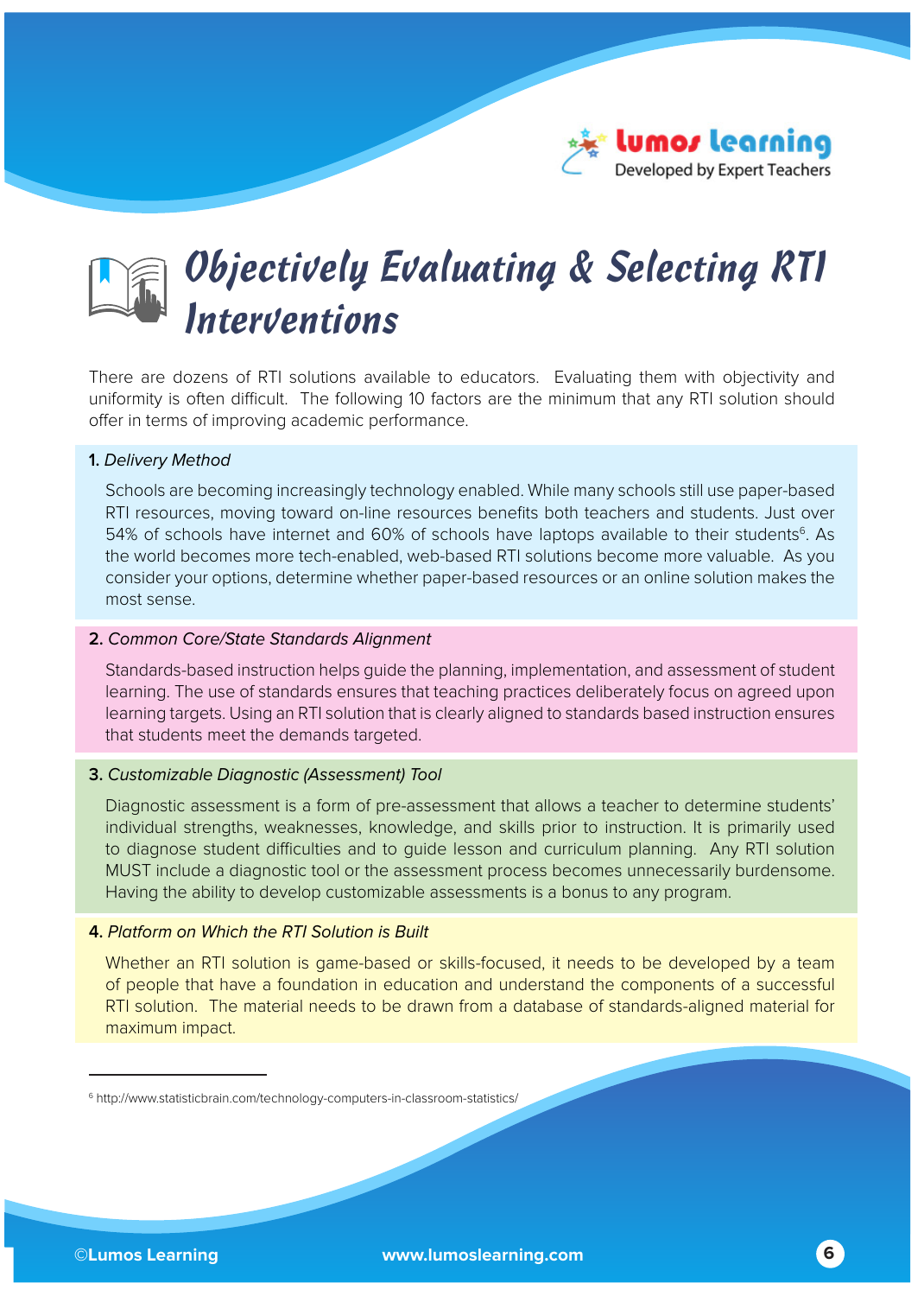

### **5.** Practice Tests that Mirror State Assessment

Every state is making an effort to ensure that all students in public schools in America acquire the skills and knowledge they need in order to be prepared to achieve success at college or in the workforce. Many states still have their own set of educational requirements. In either case, it is critical that any RTI solution mirrors state standards so that it is easy to judge how effectively a school is teaching its students and how those students are learning.

#### **6.** Technology-Enhanced Learning Tools

The use of technology makes ongoing data collection, data consumption, and data-based decision making a more plausible proposition, and it can keep these important aspects of RTI from monopolizing teacher time. Technology-enabled questions that mirror state testing is also important in preparing students for the increasingly common computer-based state testing. That said, technology-enhanced assessments, reporting and monitoring would be the ideal means of supporting RTI implementation.

#### **7.** Progress Monitoring

Progress monitoring is a key part of the RTI process. As part of the implementation process, a teacher must assess skills weekly or every other week and keep notes about how a child is doing. Any RTI solution must include a system for closely monitoring a student's progress so that the school knows whether a specific intervention or teaching method is working or not.

#### **8.** Reporting

In addition to progress monitoring, any RTI solution should enable a teacher to use data to create a learning profile of his/her student. It should answer critical questions that shed light on whether a student is struggling with a topic, question type or skill.

#### **9.** Collaboration Platform

During the implementation process, all key stakeholders must be involved. Any RTI solution must include a vehicle for parents/guardians, students and teachers to work together. There should be a means of communication and collaboration.

### **10.** Pricing Model

In consideration of the prior ROI discussion, it is important to ensure that the pricing model for the RTI solution under consideration demonstrates a measurable return on investment.

As you continue on your journey to find an ideal RTI solution in ELA and/or math, you may find the following evaluation worksheet helpful in the evaluation process.

### **Download the RTI Vendor Evaluation Sheet**